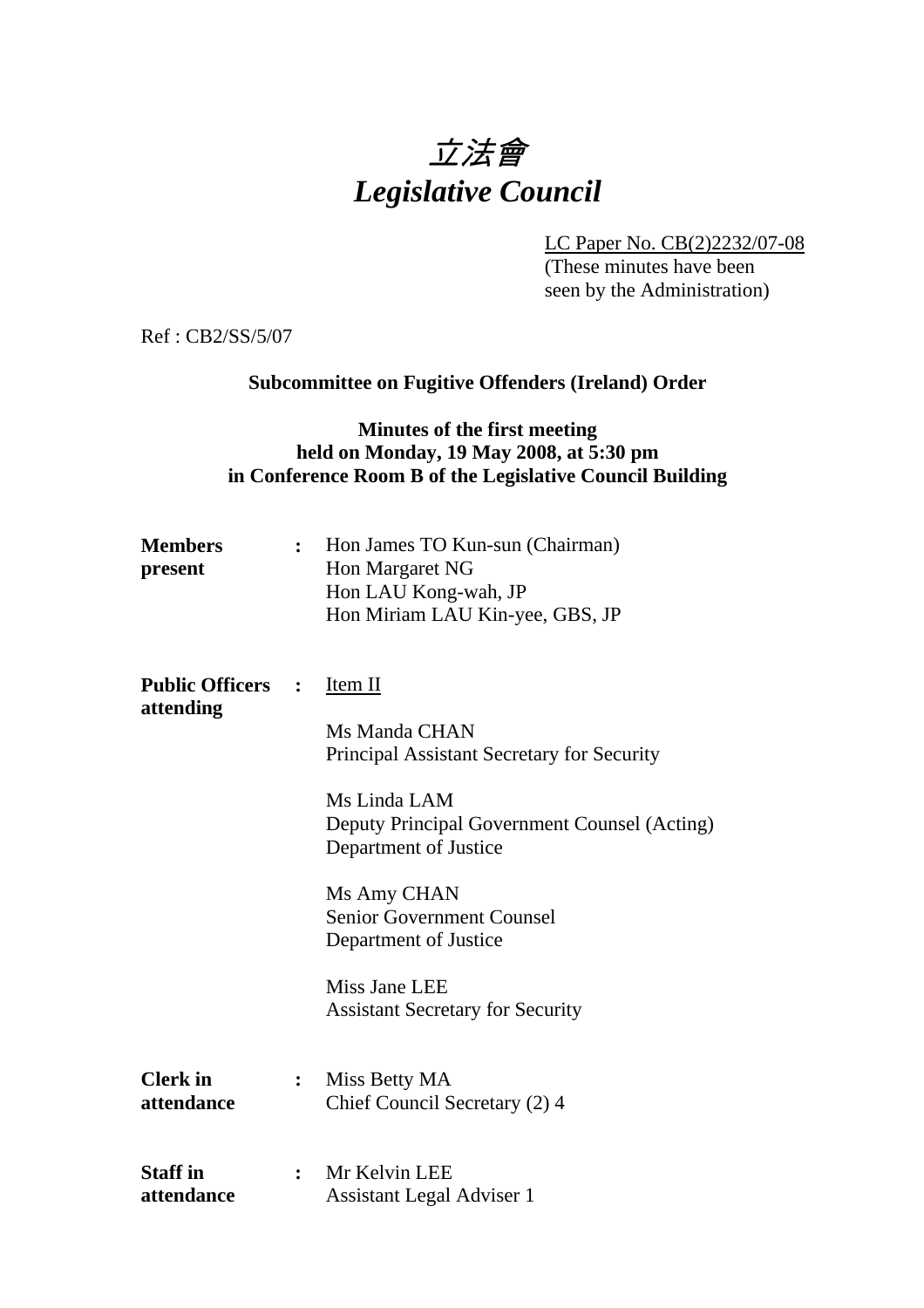Mrs Eleanor CHOW Senior Council Secretary (2) 4

## **I. Election of Chairman**

Action

Mr James TO was elected Chairman of the Subcommittee.

### **II. Meeting with the Administration**

[Legislative Council Brief, LC Paper Nos. LS78/07-08 and CB(2)1951/07-08(01) to (02)]

2. The Subcommittee deliberated (index of proceedings attached at **Annex**).

3. The Subcommittee requested the Administration to explain the power of the court in handling the property in which third parties had rights and clarify whether and how the right of a third party in the property could be preserved when section 9(2) of the Fugitive Offenders Ordinance (Cap. 503) was read in conjunction with Article 16(2) of the Agreement between the Government of the Hong Kong Special Administrative Region of the People's Republic of China and the Government of Ireland Concerning Surrender of Fugitive Offenders.

(*Post-meeting note*: The Administration' response was issued to members vide LC Paper No. CB(2)2099/07-08(01) on 28 May 2008.)

4. The Subcommittee completed scrutiny of the Fugitive Offenders (Ireland) Order. Members agreed that it was not necessary to hold another meeting and the information provided by the Administration would be circulated to members.

5. The Subcommittee agreed that the Chairman should move a motion at the Council meeting on 4 June 2008 to extend the scrutiny period of the Order to the Council meeting on 25 June 2008.

6. There being no other business, the meeting ended at 6:40 pm.

Council Business Division 2 Legislative Council Secretariat 10 June 2008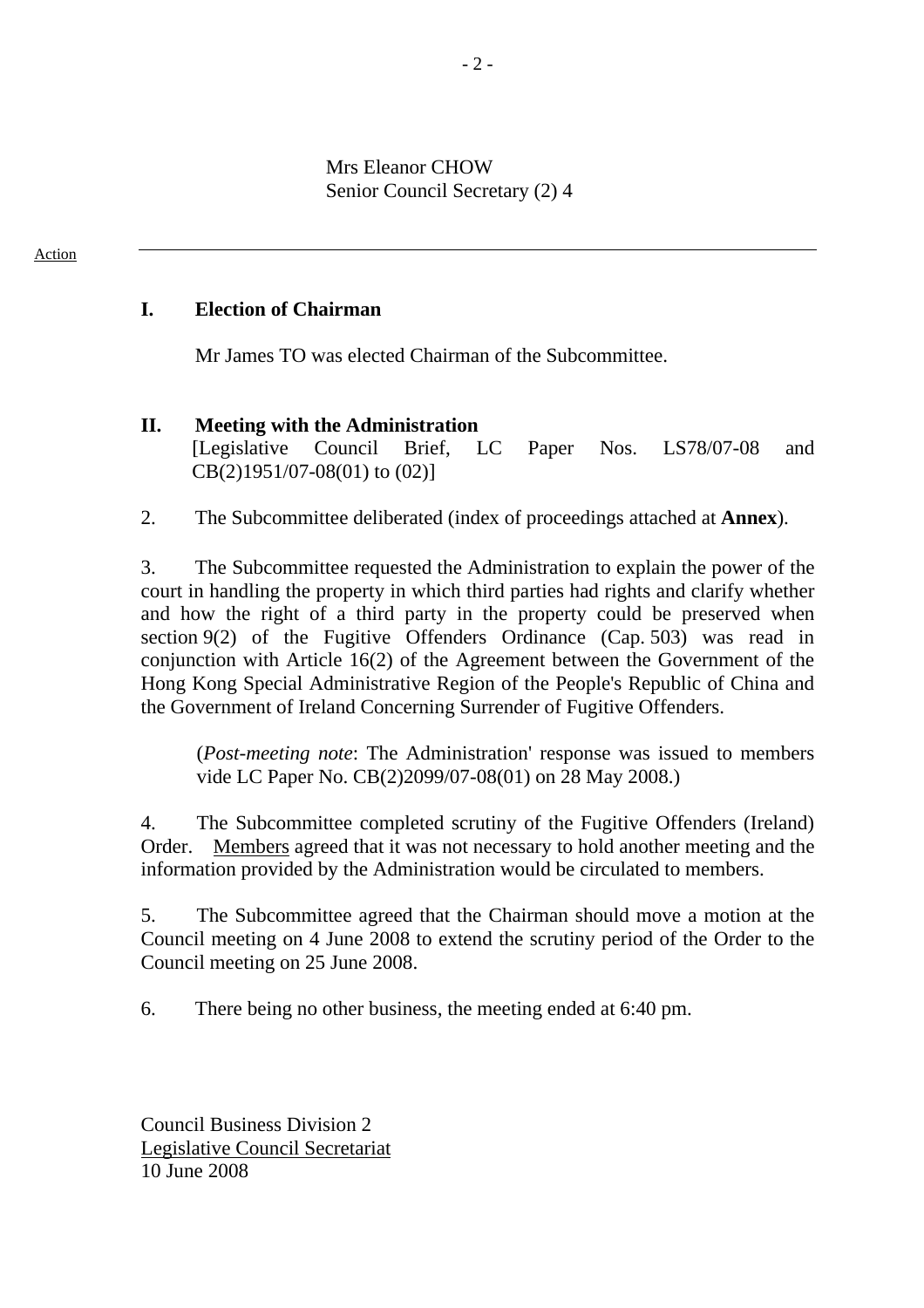### **Annex**

# **Proceedings of the first meeting of the Subcommittee on Fugitive Offenders (Ireland) Order on Monday, 19 May 2008, at 5:30 pm in Conference Room B of the Legislative Council Building**

| <b>Time Marker</b> | Speaker(s)                                                    | Subject(s)                                                                                                                                                                                                                                                                                                                                                                                                                                                                                                                                                                                                                                                                                                                                                                                                                                                                                                                                                                                                                                                                                       | <b>Action</b><br>required |
|--------------------|---------------------------------------------------------------|--------------------------------------------------------------------------------------------------------------------------------------------------------------------------------------------------------------------------------------------------------------------------------------------------------------------------------------------------------------------------------------------------------------------------------------------------------------------------------------------------------------------------------------------------------------------------------------------------------------------------------------------------------------------------------------------------------------------------------------------------------------------------------------------------------------------------------------------------------------------------------------------------------------------------------------------------------------------------------------------------------------------------------------------------------------------------------------------------|---------------------------|
| 000510 - 000554    | Ms Margaret NG<br>Mr LAU Kong-wah<br>Ms Miriam LAU            | <b>Election of Chairman</b>                                                                                                                                                                                                                                                                                                                                                                                                                                                                                                                                                                                                                                                                                                                                                                                                                                                                                                                                                                                                                                                                      |                           |
| 000555 - 000702    | Chairman                                                      | <b>Opening Remarks</b>                                                                                                                                                                                                                                                                                                                                                                                                                                                                                                                                                                                                                                                                                                                                                                                                                                                                                                                                                                                                                                                                           |                           |
| 000703 - 002215    | Administration<br>Chairman<br>Ms Margaret NG<br>Ms Miriam LAU | Scrutiny of the Order with reference to the paper<br>"Article-by-Article Comparison of the<br>on<br>Agreement between the Government of the<br>HKSAR and the Government of Ireland<br>concerning Surrender of Fugitive Offenders<br>("SFO) and the Model Agreement on SFO<br>agreement")"<br>("model<br>(LC)<br>Paper<br>No.<br>CB(2)1951/07-08(02)<br>Article 1<br>Article 2<br>Administration<br>Clarification<br>by<br>the<br>on<br>Article 2(2) that revenue offences covered fraud<br>or deception committed in connection with<br>revenue matters<br>Response of the Administration on the offence<br>referred to in Article $2(4)$ -<br>(a) the drafting of the Article was similar to that<br>adopted for the SFO Agreement with Sri<br>Lanka;<br>(b) the offence should be punishable under the<br>laws of both Parties and was determined by<br>the totality of the acts rather than the legal<br>elements of the offence concerned; and<br>(c) an offence which was regarded as a civil<br>matter under the law of either the requesting<br>party or the requested party would not be |                           |
| 002216 - 002512    | Administration<br>Chairman                                    | covered by the SFO Agreement<br>Articles $3-5$                                                                                                                                                                                                                                                                                                                                                                                                                                                                                                                                                                                                                                                                                                                                                                                                                                                                                                                                                                                                                                                   |                           |
| 002513 - 002846    | Administration<br>Chairman                                    | Article 6<br>Discussion on whether the term "a third country"<br>or "a third jurisdiction" was more appropriate for<br>Article $6(3)$                                                                                                                                                                                                                                                                                                                                                                                                                                                                                                                                                                                                                                                                                                                                                                                                                                                                                                                                                            |                           |